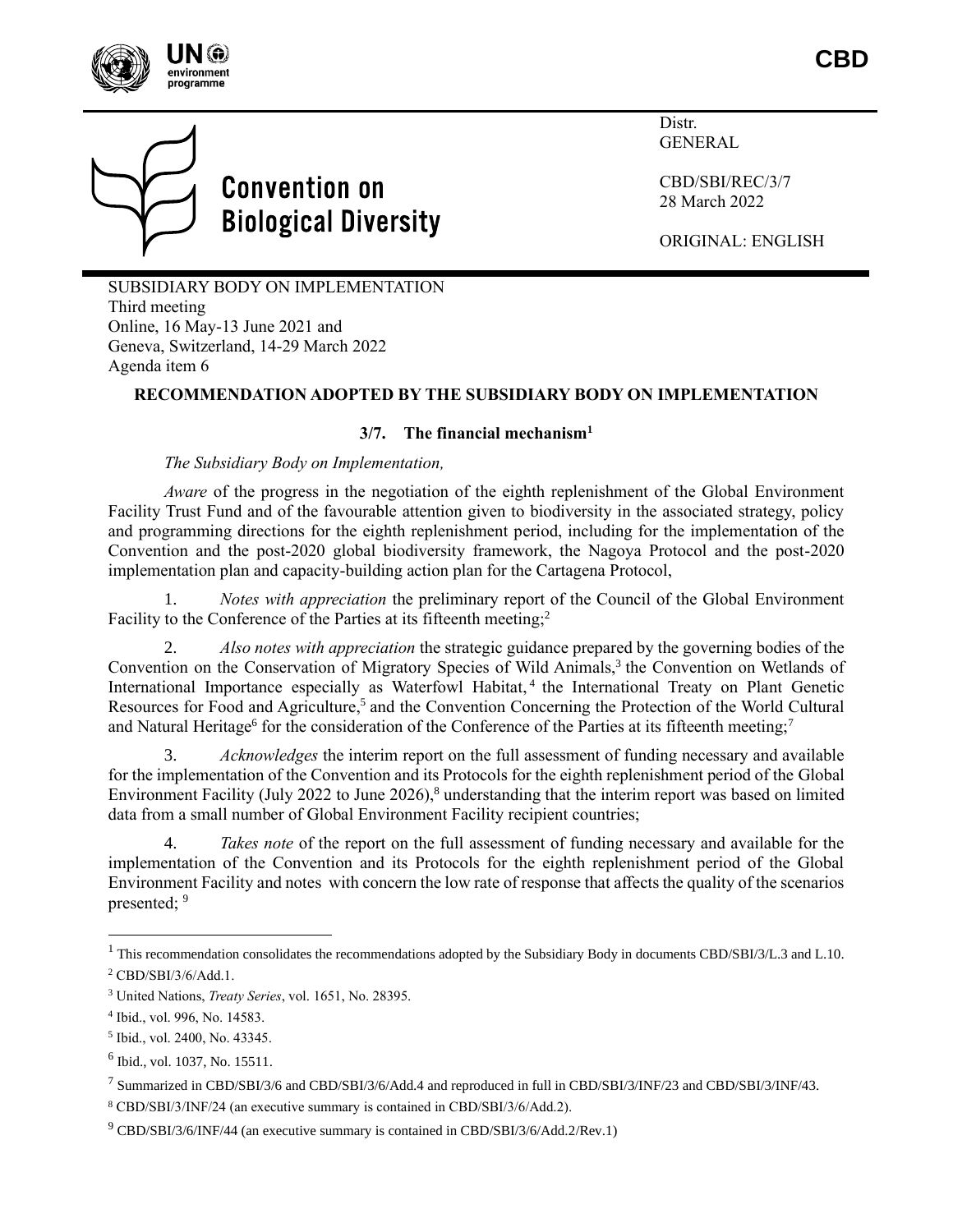5. *Takes note also* of the draft proposals for a four-year outcome-oriented framework of programme priorities for the eighth replenishment period (July 2022 to June 2026) of the Global Environment Facility Trust Fund <sup>10</sup>;

6. *Invites* the Participants in the negotiations of the eighth replenishment of the Global Environment Facility Trust Fund to continue to prioritize the implementation of the Convention and the post-2020 global biodiversity framework, the Nagoya Protocol and the draft post-2020 implementation plan and capacity-building action plan for the Cartagena Protocol in the strategy and programming directions for the eighth replenishment period of the Global Environment Facility Trust Fund, taking into account, as appropriate, the draft four-year outcome-oriented framework of programme priorities of the Convention on Biological Diversity for the eighth replenishment period (2022-2026) of the Global Environment Facility Trust Fund contained in the annex to the present recommendation and promoting the implementation of the three objectives of the Convention on a country-driven basis;

7. *Requests* the Executive Secretary to prepare the draft consolidated guidance to the Global Environment Facility for consideration by the Conference of the Parties at its fifteenth meeting, incorporating the following elements:

(a) The draft four-year outcome-oriented framework of programme priorities for the eighth replenishment period referred to in paragraph 5 above;

(b) The updated consolidated previous guidance to the Global Environment Facility, including advice on how the various elements of guidance relate to the targets of the post-2020 global biodiversity framework;

(c) Guidance emanating from the draft decisions of the Conference of the Parties and the Conference of the Parties serving as the meetings of the Parties to the Protocols;

(d) Strategic advice on synergies received from biodiversity-related conventions, relevant to the post-2020 global biodiversity framework, pursuant to paragraphs 3, 9 and 10 of decision XIII/21 and from other relevant agreements and international processes with cooperation mechanisms established with the Convention on Biological Diversity.

8. *Recommends* that the Conference of the Parties includes the following paragraphs in its consolidated guidance to the Global Environment Facility at its fifteenth meeting:

(a) *Requests* the Global Environment Facility to include in its report to the Conference of the Parties and the Conference of the Parties serving as the meetings of the Parties to the Protocols an explanation of how the eighth replenishment period of the Global Environment Facility Trust Fund, through the elements of its programming directions is contributing to the implementation of the Convention and its Protocols and to [each 2030 target[, milestone] and 2050 goal of] the post-2020 global biodiversity framework [and its monitoring framework] [, taking into account the priorities and needs identified by recipient countries];

[(b) *Invites* the Global Environment Facility to support Parties in their effort to enhance policy coherence as part of biodiversity mainstreaming to facilitate the implementation of the post2020 global biodiversity framework.]

9. *Recommends* that the Conference of the Parties at its fifteenth meeting, consider the fouryear outcome-oriented framework of programme priorities of the Convention on Biological Diversity for the eighth replenishment period (2022-2026) of the Global Environment Facility Trust Fund contained in annex I to the present recommendation;

<sup>10</sup> CBD/SBI/3/6/Add.4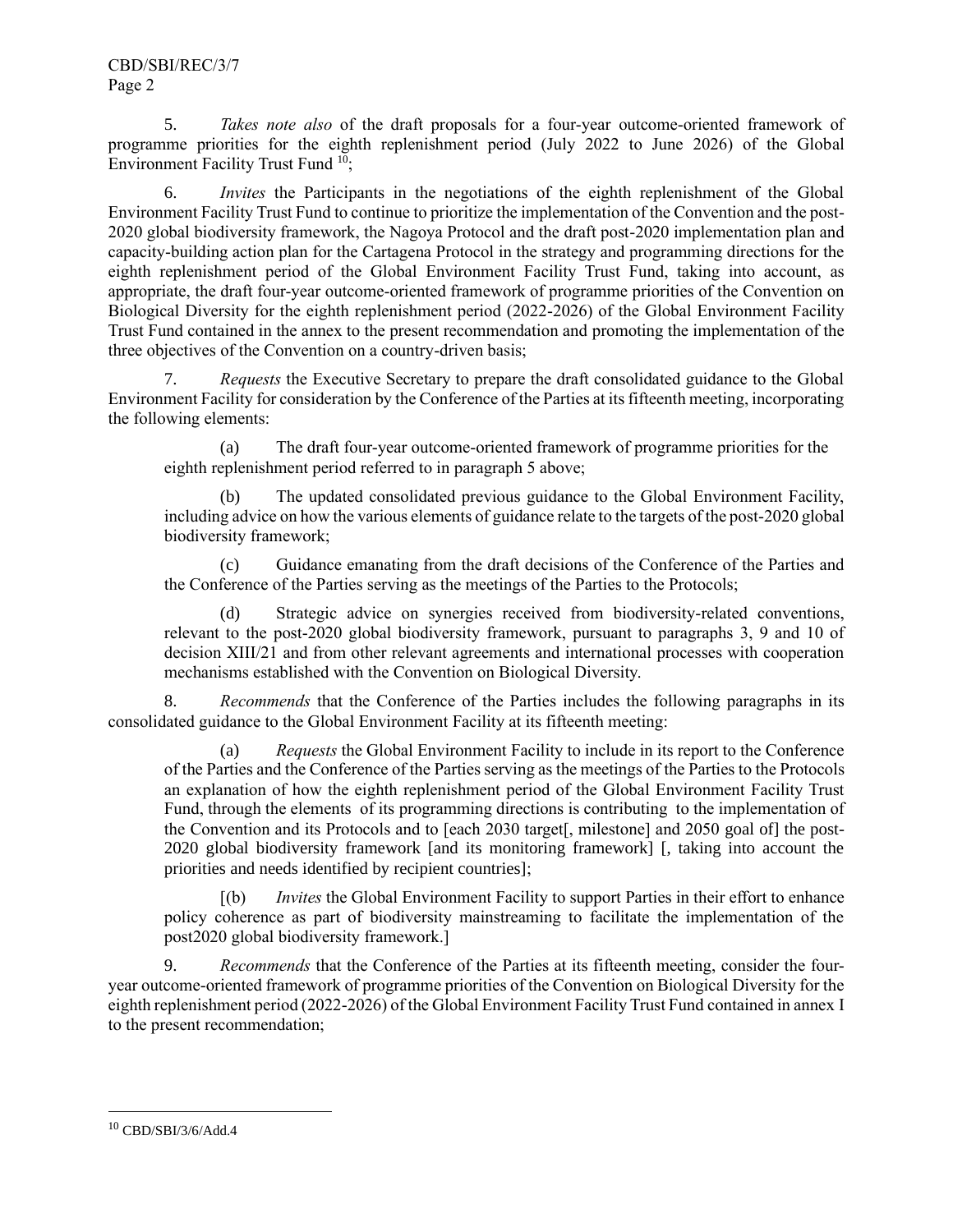10. *Recommends* that the Conference of the Parties at its fifteenth meeting adopt a decision along the following lines:<sup>11</sup>

## *The Conference of the Parties*,

*[Reaffirming* the importance of the full application of provisions of Article 21 and access to the financial mechanism for all eligible Parties for the full implementation of the Convention,]

*Recalling* Article 21, paragraph 3, of the Convention, providing that the Conference of the Parties shall review the effectiveness of the financial mechanism,

*Reaffirming* the commitment of the Conference of the Parties to periodically review the effectiveness of the financial mechanism in implementing the Convention in the memorandum of understanding with the Council of the Global Environment Facility contained in decision III/8,

*Reaffirming also* decision XI/5, paragraph 7, on the quadrennial arrangement for the review of the effectiveness of the financial mechanism,

*Recalling* decision 14/23, paragraph 13, regarding the terms of reference for the sixth review of the effectiveness of the financial mechanism, for consideration by the Conference of the Parties at its fifteenth meeting,

*Reaffirming* the importance of the review of the effectiveness of the financial mechanism in the implementation of the Convention and its Protocols, strategies and programmes,

[1. *Welcomes* the report of the Council of the Global Environment Facility to the Conference of the Parties at its fifteenth meeting; $]^{12}$ 

Takes note of the [importance of realistic] assessment of funding necessary and available for the implementation of the Convention and its Protocols for the eighth replenishment period of the Global Environment Facility, aligned with the draft post-2020 global biodiversity framework, in document CBD/SBI/3/6/Add.2/Rev.1 and the summary provided in annex III to the present decision; $^{13}$ ]

[3. *Adopts* the four-year outcome-oriented framework of programme priorities of the Convention on Biological Diversity for the eighth replenishment period (July 2022 to June 2026) of the Global Environment Facility Trust Fund, aligned with the draft post-2020 global biodiversity framework, contained in annex I to the present decision;]

[4. *Also adopts* additional guidance to the financial mechanism contained in annex II to the present decision; $^{14}$ ]

[5. *Further adopts* the terms of reference for the sixth quadrennial review of the effectiveness of the financial mechanism contained in annex III to the present decision, and requests the Executive Secretary to ensure the report on the sixth quadrennial review of the effectiveness of the financial mechanism to be prepared three months in advance in time for consideration by the Conference of the Parties at its sixteenth meeting.]

<sup>&</sup>lt;sup>11</sup> Bearing in mind that additional elements for a draft decision will be elaborated prior to the fifteenth meeting of the Conference of the Parties.

<sup>&</sup>lt;sup>12</sup> A preliminary report was made available to the third meeting of the Subsidiary Body on Implementation (see para. 1 of SBI recommendation 3/7). A final report will be made available to part II of the fifteenth meeting of the Conference of the Parties

<sup>&</sup>lt;sup>13</sup> The executive summary is available in CBD/SBI/3/6/Add.2/Rev.1 and the full report is available in CBD/SBI/3/INF/44.

<sup>&</sup>lt;sup>14</sup> Additional guidance will be developed by the Conference of the Parties as well as the Conference of the Parties serving as the meetings of the Parties to the Cartagena Protocol and to the Nagoya Protocol.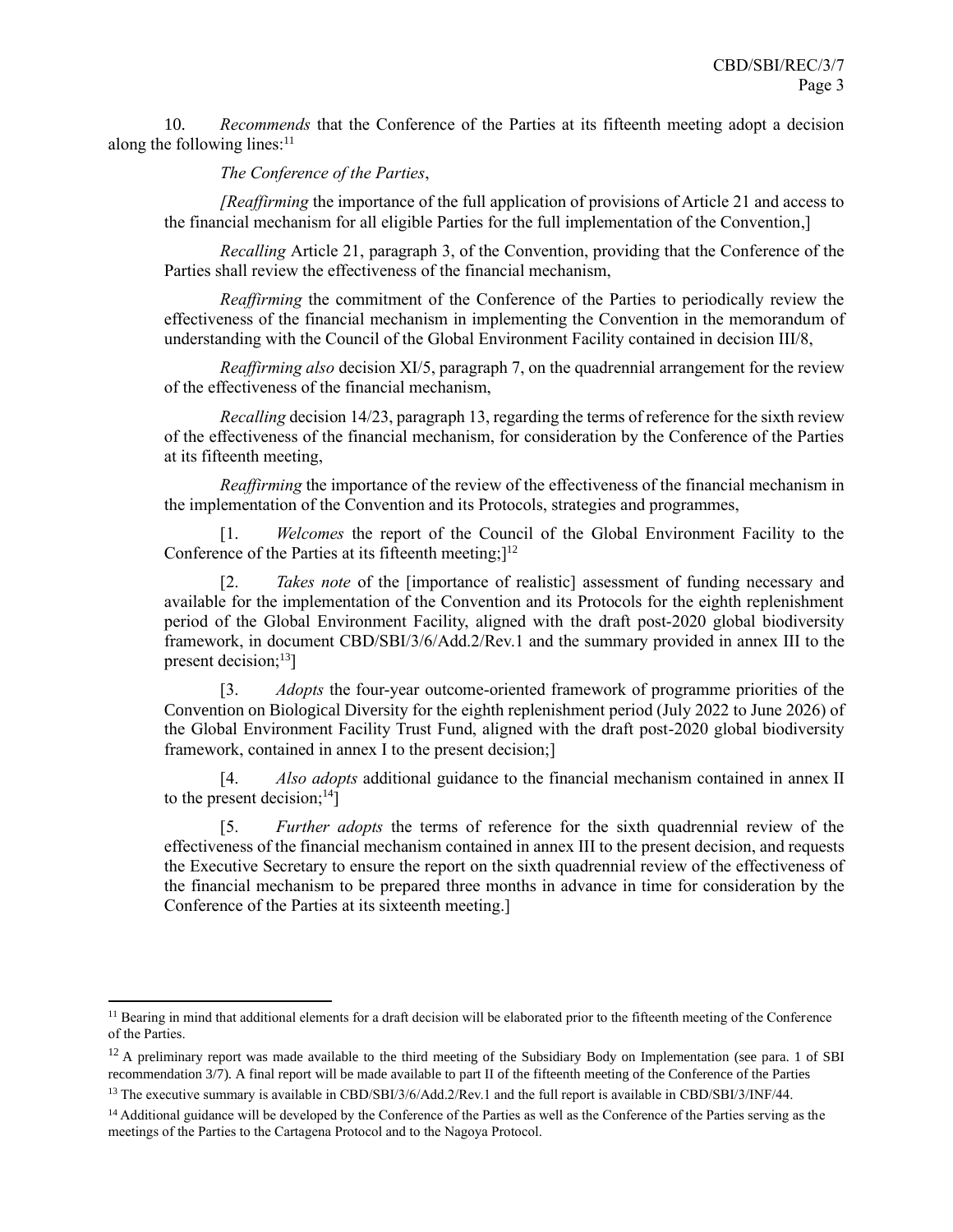#### *Annex I*

# **FOUR-YEAR OUTCOME-ORIENTED FRAMEWORK OF PROGRAMME PRIORITIES OF THE CONVENTION ON BIOLOGICAL DIVERSITY FOR THE EIGHTH REPLENISHMENT PERIOD (2022-2026) OF THE GLOBAL ENVIRONMENT FACILITY TRUST FUND**

#### *Objective*

1. This four-year outcome-oriented framework of programme priorities provides guidance to the Global Environment Facility (GEF) for the eighth replenishment period (GEF-8), 2022-2026, and is within the context of the GEF mandate to provide resources to achieve global environmental benefits and the mandate provided to the GEF by the Conference of the Parties. It utilizes the Convention and the post-2020 global biodiversity framework and the Convention's Protocols to set priorities for the financial mechanism. In particular, the goals[, milestones] and targets of the post-2020 global biodiversity framework provide direction for the outcomes of this four-year framework[, bearing in mind that GEF-8 and GEF-9 will together cover the expected eight years to the 2030 deadlines of those [milestones and] targets, while recognizing that the three objectives of the Convention should be considered [in a balanced manner] by the GEF when designing and implementing biodiversity strategy and programming directions].

2. In that regard, it is envisaged that following the adoption of the post-2020 global biodiversity framework and the conclusion of the GEF-8 replenishment under their respective processes, the GEF will include in its report to the Conference of the Parties an explanation on how GEF-8, through the elements of its programming directions, is contributing to the implementation of the Convention and its Protocols, and to [each 2030 target [, milestone] and 2050 goal of] the post-2020 global biodiversity framework[ and its monitoring framework] [, taking into account the priorities and needs identified by recipient countries].

3. This four-year outcome-oriented framework of programme priorities recognizes that the post-2020 global biodiversity framework is [an overarching framework] of [high] relevance to all biodiversity-related conventions and [agreements, and] seeks to promote the implementation of complementary measures that may enhance programmatic synergies and efficiencies, among the Convention, its Protocols and other biodiversity-related conventions [and agreements], relevant to the post-2020 global biodiversity framework and mandate of the Global Environment Facility.

#### *Elements*

4. The four-year outcome-oriented framework of programme priorities for the period 2022–2026 consists of the following elements to which effective implementation support is to be provided [through a specific dedicated window]:

(a) The post-2020 global biodiversity framework, including its goals[, milestones] and targets which define the outcomes being sought;

- (b) National biodiversity strategies and action plans (NBSAPs);
- (c) National biodiversity finance plans;
- (d) The [balanced] implementation of the three objectives of the Convention;

(e) The implementation support mechanisms adopted under the Convention associated with the post-2020 global biodiversity framework related to: mobilizing sufficient-resources [from all sources] towards implementing the framework and achieving its goals and targets; mainstreaming; capacity building and development; generation, management and sharing of knowledge for effective biodiversity planning, policy development and coherence, decision-making and implementation; and technical and scientific cooperation, technology transfer and innovation. In particular:

- (i) The resource mobilization strategy;
- (ii) The long-term strategic framework for capacity-building and development beyond 2020;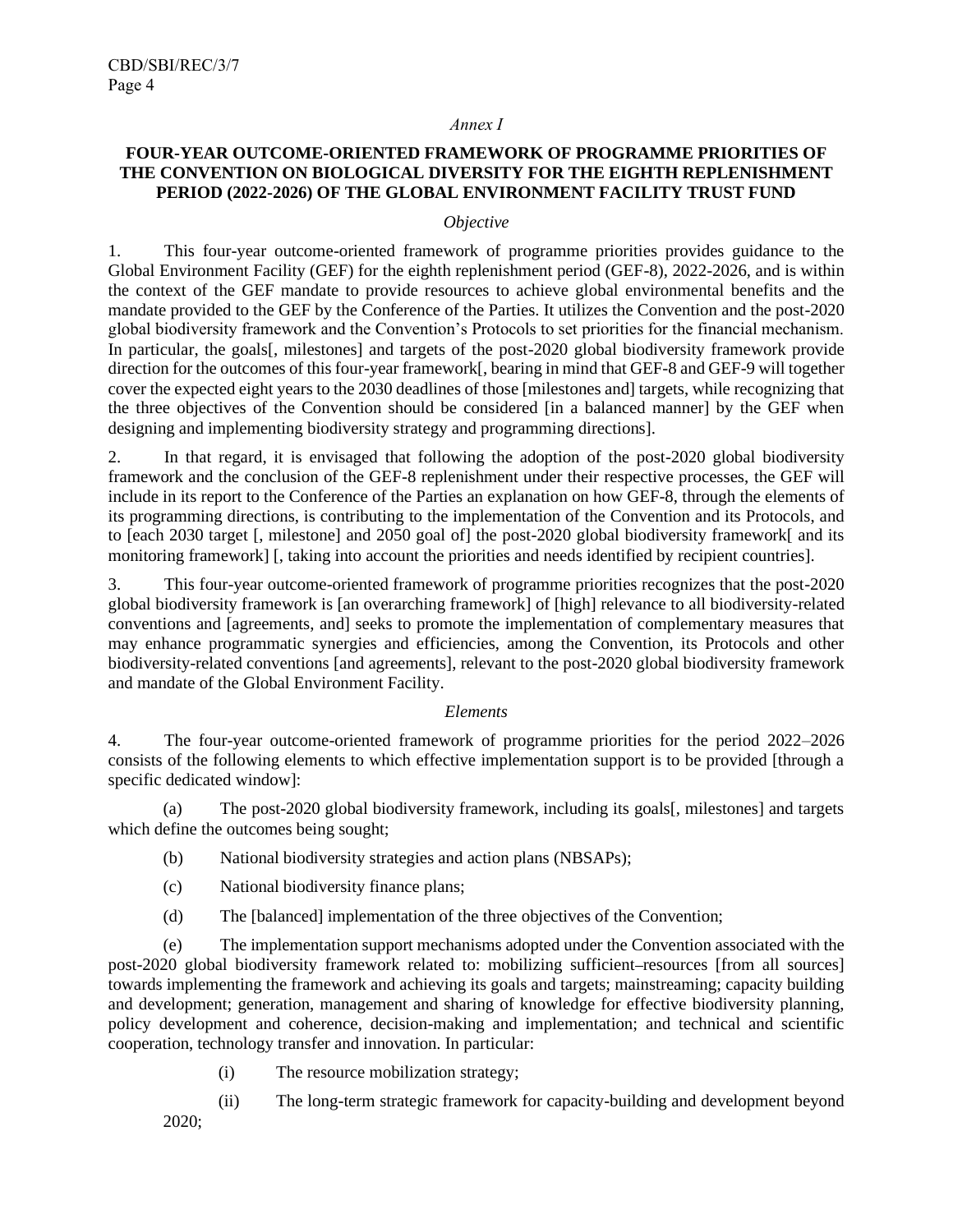[(iii) The long-term strategic approach to mainstreaming biodiversity;]

[(iv) The updated plan of action on subnational governments, cities and other local authorities for biodiversity, and;]

 $[(v)]$  The gender plan of action for the post-2020 period.

(f) The mechanisms for planning, reporting, monitoring, [stocktaking], assessment and review of the implementation of the post-2020 global biodiversity framework;

(g) The enabling conditions outlined in the post-2020 global biodiversity framework required for its implementation;

(h) The implementation plan for the Cartagena Protocol on Biosafety (2021-2030) and the capacity-building action plan for the Cartagena Protocol on Biosafety (2021-2030);

(i) The guidance to the Global Environment Facility on programme priorities to support the implementation of the Nagoya Protocol on Access and Benefit-sharing adopted by the Conference of the Parties serving as the meeting of the Parties to the Protocol at its fourth meeting, contained in appendix I;<sup>15</sup>

# *Additional strategic considerations<sup>16</sup>*

5. The GEF-8 biodiversity strategy and programming directions should support the rapid and effective implementation of the post-2020 global biodiversity framework [by contributing to resource mobilization from all sources,] including through increased GEF funding [, which is adequate, predictable, sustainable, timely and accessible] and through allocations dedicated to the biodiversity focal area and co-benefits for biodiversity across other focal areas and global programmes, including integrated programmes [, recognizing the need for streamlined programming and approval process to enable timely disbursement of resources]. <sup>17</sup>

6. The GEF-8 biodiversity strategy and programming directions should recognize the contribution of multi-country, regional, transboundary and global projects, to the implementation of the objectives of the Convention on Biological Diversity, its Protocols and the post-2020 global biodiversity framework, including to the implementation of global initiatives adopted under the Convention and its Protocols, and multi-country, regional, transboundary and global initiatives that leverage contributions from biodiversityrelated conventions and agreements.

7. The GEF-8 biodiversity strategy and programming directions should recognize that the implementation of biodiversity-related conventions and agreements in the context of national biodiversity priorities and strategies will contribute to the three objectives of the Convention and its Protocols and the goals[, milestones] and targets of the post-2020 global biodiversity framework.

8. The GEF-8 biodiversity strategy and programming directions should take into account coherence with, and synergies among, country-driven programmes and priorities set out in national biodiversity strategies and action plans to support implementation of the post-2020 global biodiversity framework.

[9. The GEF-8 biodiversity strategy and programming directions should be developed in a fully transparent and inclusive manner, with a view to [identifying the priority needs of recipient countries and] ensuring that projects to be funded by the GEF during its 8th replenishment in recipient Parties are to be developed on a [context-specific and] country-driven basis.]

10. The GEF-8 biodiversity strategy and programming directions should [strive to] promote agreed global environmental benefits [and development pathways that are nature-positive, carbon-neutral and

<sup>&</sup>lt;sup>15</sup> To be added following its adoption by the Conference of the Parties serving as the meeting of the Parties to the Nagoya Protocol at its fourth meeting.

<sup>&</sup>lt;sup>16</sup> Additional elements could be added in the light of the conclusions of the Open-ended Working Group on the Post-2020 Global Biodiversity Framework[, such as global biodiversity impact fund].

 $17$  Such support under GEF-8 would build upon support being provided under GEF-7.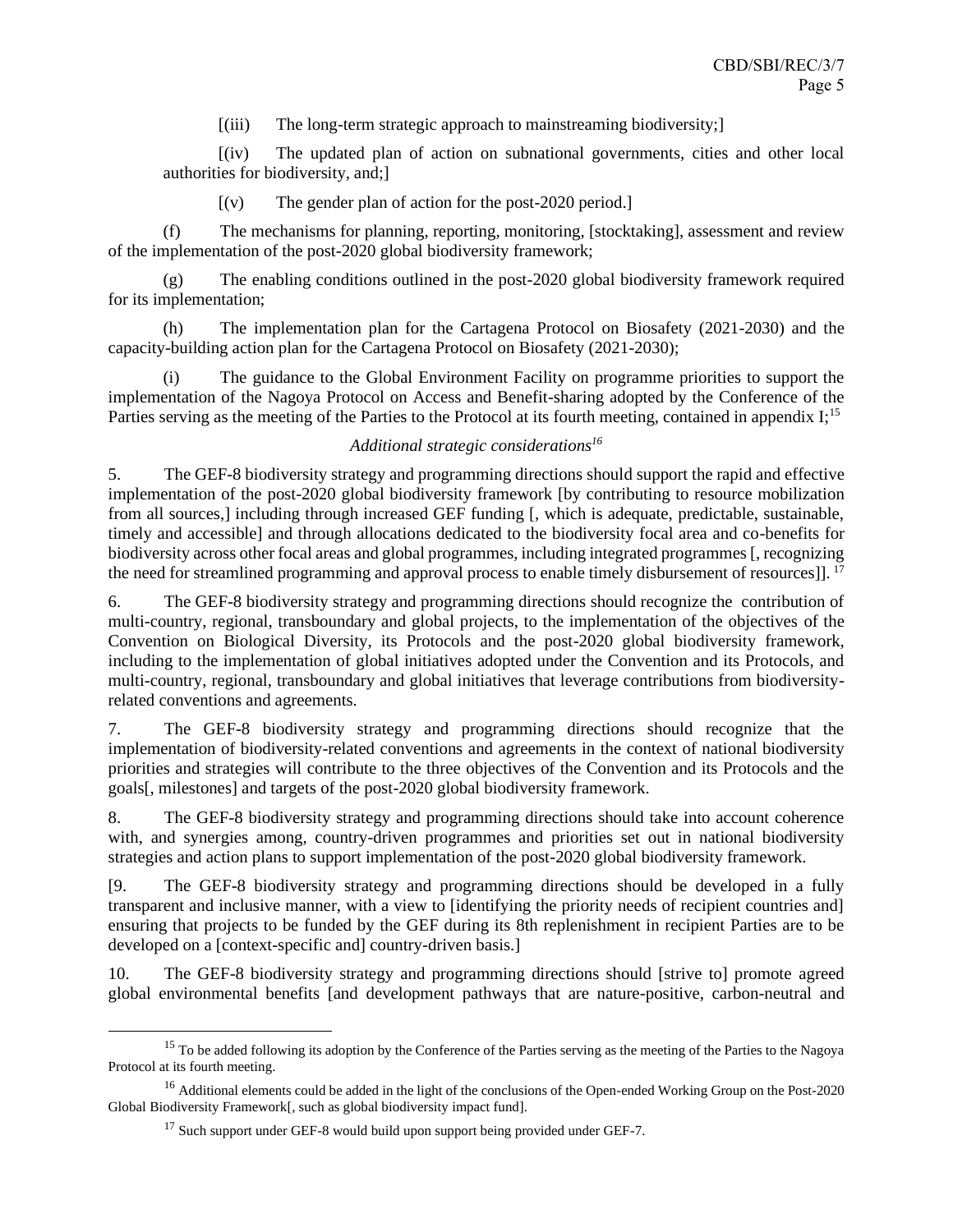pollution-free], including through coherence and synergies among the GEF integrated programmes and focal areas of biodiversity, land degradation, international waters, climate change (both mitigation and adaptation), and chemicals and waste, and within the context of country-driven programmes and priorities.

[11. The GEF-8 biodiversity strategy and programming directions should promote and implement, as appropriate, [the ecosystem approach<sup>18</sup>,] [[nature-based solutions as defined by the United Nations Environment Assembly at its fifth session<sup>19</sup>, [as they are actions to protect, conserve, restore, sustainably use and manage natural or modified terrestrial, freshwater, coastal and marine ecosystems, and which address social, [human health, food security], economic and environmental challenges effectively and adaptively[, while simultaneously providing human well-being, ecosystem services and resilience and biodiversity benefits, [respecting indigenous peoples and local communities and human rights,]]] [as well as living well in balance and harmony with Mother Earth as defined by the United Nations Environment Assembly at its first session<sup>20</sup>]]].]

12. The GEF-8 biodiversity strategy and programming directions should promote, synergies, cooperation and complementarity in the implementation of the three objectives of the Convention on Biological Diversity with those of the other conventions served by GEF, as well as with other biodiversityrelated conventions and agreements, recognizing the important contributions that these instruments can make to the objectives of the Convention on Biological Diversity, its Protocols and the post-2020 global biodiversity framework, and vice versa.

[13. [During the GEF-8 period, GEF should further interact and cooperate with multilateral development banks and other public and private financial institutions to integrate the objectives of the Convention on Biological Diversity and its Protocols and the post-2020 global biodiversity framework, as well as the contributions of the other biodiversity-related conventions within their activities and report on funding contributing to their implementation.] / [During the GEF-8 period, the GEF can further interact with all GEF agencies, especially multilateral development banks, and reach out broadly to private sector to raise awareness on the post-2020 global biodiversity framework to enhance information sharing on funding that contribute to its implementation.]]

14. The GEF-8 outcome and impact indicators and associated monitoring processes should be effectively used to assess the contribution of the GEF-8 to the implementation of the three objectives of the Convention, the Protocols of the Convention, and the post-2020 global biodiversity framework[, including through measuring the co-benefits for biodiversity across all relevant GEF activities].

[15. The GEF in its eighth replenishment period should explore ways to improve the access to funding for all recipient countries, in particular least developed countries (LDCs) and small island developing States (SIDS), [and for indigenous peoples and local communities][[and to significantly improve access to funding to those countries that are most vulnerable, including the LDCs and SIDS,] which have limited access to external capital, technical capability and inability to self-fund, and may have a particular need for support in the post-pandemic environment].]

16. The GEF-8 biodiversity strategy and programming directions should promote engagement with recipient countries to support national resource mobilization and the development and implementation of national biodiversity finance plans.

17. The GEF-8 biodiversity strategy, programming directions and policy recommendations should reinforce the GEF's efforts to mobilize and engage with different stakeholders including the private sector.

<sup>&</sup>lt;sup>18</sup> Defined in **decision** V/6

<sup>19</sup> Resolution UNEP/EA5/L9/REV.1 adopted at UNEA 5.2

 $^{20}$  Resolution 1/10. Different visions, approaches, models and tools to achieve environmental sustainability in the context of sustainable development and poverty eradication, [UNEP/EA.1/10](https://wedocs.unep.org/bitstream/handle/20.500.11822/17289/K1402481.pdf?sequence=6&isAllowed=y)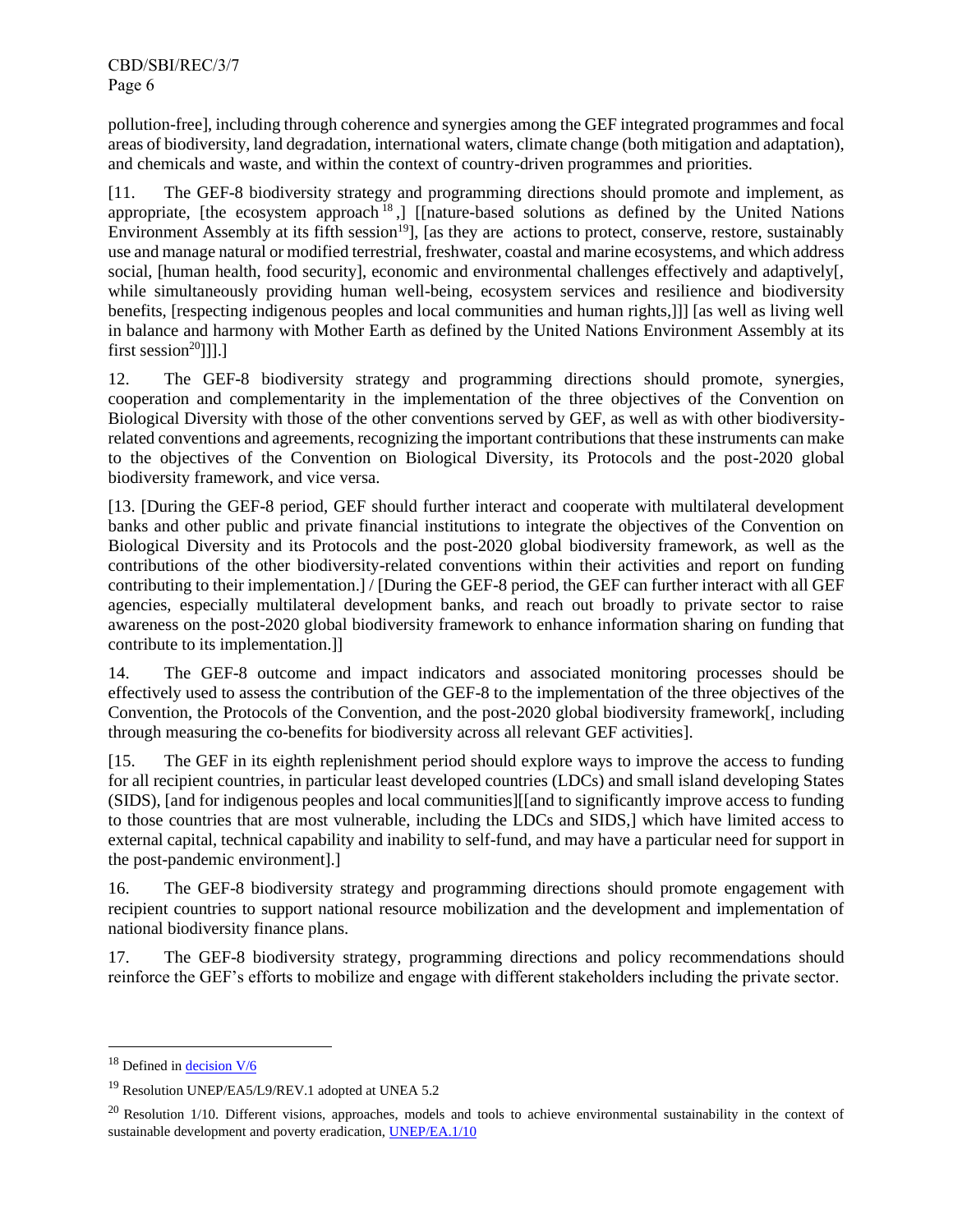[18. To improve its efficiency and effectiveness in delivering sustainable results during the GEF-8 replenishment period, the GEF should continue to improve its policy framework regarding governance and the standards its implementing partners are held to.]

### *Annex II*

### ADDITIONAL GUIDANCE TO THE FINANCIAL MECHANISM

#### [to be completed]

### *Annex III*

# **TERMS OF REFERENCE FOR THE SIXTH REVIEW OF THE EFFECTIVENESS OF THE FINANCIAL MECHANISM**

### **Objectives**

1. In accordance with Article 21, paragraph 3, and building upon the experience of the past five reviews, the Conference of the Parties will undertake its sixth review of the effectiveness of the financial mechanism at its sixteenth meeting and take appropriate action to improve the effectiveness of the mechanism as necessary. For this purpose, effectiveness will include:

(a) The conformity of the activities of the Global Environment Facility (GEF), as the institutional structure operating the financial mechanism, with the guidance of the Conference of the Parties;

(b) The effectiveness of the financial mechanism in providing and mobilizing financial resources to enable developing country Parties [[, in particular least developed country Parties and small island developing State Parties,] [and Parties with economies in transition]] to meet the agreed [full] incremental costs to them of implementing measures which fulfil the obligations of the Convention on Biological Diversity and its protocols and to benefit from its provisions, taking into account the need for predictability, adequacy and timely flow of funds;

(c) [The effectiveness of mobilizing financial resources from all sources to support national implementation[, including national biodiversity strategies and action plans and national biodiversity finance plans,] of the Convention and its protocols] The efficiency of the financial mechanism in providing and mobilizing financial resources, as well as, in accordance with the guidance of the Conference of the Parties, overseeing, monitoring and evaluating the activities financed by its resources, as appropriate;

The effectiveness of catalysing and enhancing national implementation measures for achieving global biodiversity goals and targets, including those that relate to the Protocols;

(d) bis. The efficiency and effectiveness of the activities funded by the Global Environment Facility on the implementation of the Convention and the achievement of its three objectives, as well as, as applicable, of the Protocols under the Convention, taking into account the guidance provided by the Conference of the Parties;

[(e) The effectiveness of playing a leading role in international biodiversity financing;]

[(f) The efficiency and effectiveness of supporting implementation of [relevant] sustainable development goals that contribute to achieving the objectives of the Convention and its Protocols;]

(g) The efficiency and effectiveness of processes and procedures for the deployment of resources for programmes;

(h) The effectiveness and efficiency in supporting the objectives of the Convention and its protocols in synergy with implementation of other pertinent multilateral environmental agreements, in a manner that is consistent with the mandates of respective multilateral environmental agreements.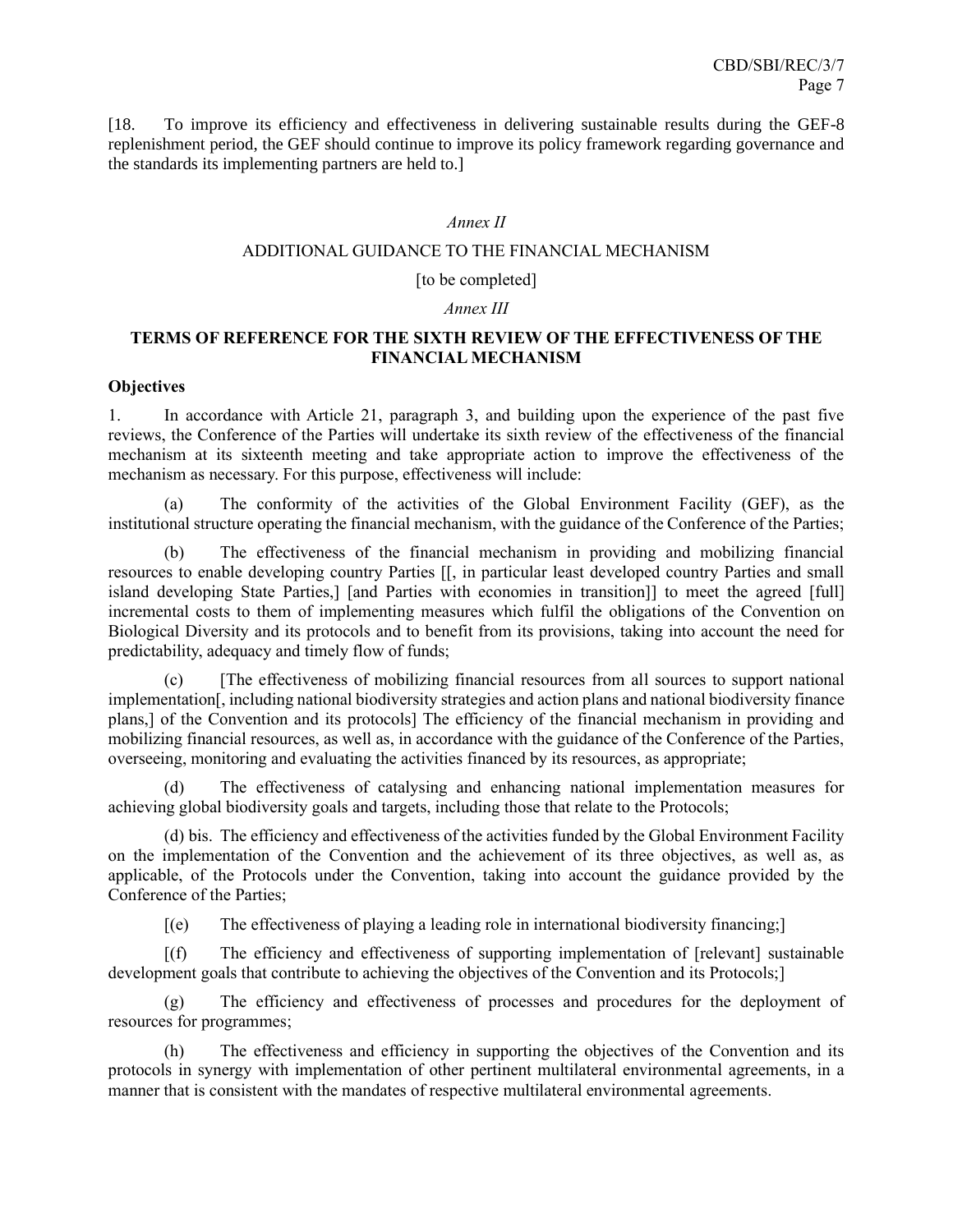# **Methodology**

2. The review will cover all the activities of the institutional structure operating as the financial mechanism, in particular for the period from 1 July 2017 to 30 June 2022.

3. The review shall draw upon, inter alia, the following sources of information:

(a) Reports prepared by GEF, including its reports to the Conference of the Parties;

(b) Reports of the GEF Independent Evaluation Office that relate to GEF biodiversity activities, including its seventh comprehensive study (OPS7), as well as relevant assessments by the GEF agencies and other partners including the most recent audit reports and management responses related to GEF projects;

(c) Information provided by Parties regarding the financial mechanism, through national reports and other submissions, responses to surveys and interviews;

(d) Information provided by indigenous peoples and local communities, women and youth and relevant stakeholders related to GEF-funded projects.

## **Criteria**

4. The effectiveness and efficiency of the financial mechanism shall be assessed taking into account, inter alia:

(a) The actions taken by the GEF in response to the guidance of the Conference of the Parties;

(b) The extent to which eligible countries [that are in compliance with GEF policies and procedures] receive [timely, adequate and predictable] funds to meet the agreed [full] incremental cost [to them] of implementing measures that fulfil the obligations under the Convention and its protocols, [that/and] generate global environmental benefits;<sup>21</sup>

[(c) Views of Parties as to the performance and conditions for the [outcome of GEF projects and] provision of GEF resources, including effectiveness and efficiency of access modalities and competence and capacity required to use these modalities];

(d) Percentage of recipient countries that have received financial support from the financial mechanism to implement global biodiversity goals and targets, including those related to the Protocols of the Convention;

[(e) Percentage of the global biodiversity goals and targets that have been financed by the financial mechanism;]

[(f) Percentage of biodiversity funding through the financial mechanism [in international biodiversity financing;]

(g) Trend in co-financing [and non-grant financing] in the biodiversity area enabled by the financial mechanism;

[(h) Trend in financing global, regional and subregional biodiversity projects under the financial mechanism;]

[(i) Trend in project[/programme] financing taking into consideration synergies among conventions that have designated the GEF to operate their financial mechanism;]

(j) Trend in project financing targeted at biodiversity-related conventions and agreements taking into consideration synergies between them[/GEF and other financial mechanisms];

<sup>&</sup>lt;sup>21</sup> Instrument for the Establishment of the Restructured Global Environment Facility, September 2019. [http://www.thegef.org/publications/instrument-establishment-restructured-gef-2019.](http://www.thegef.org/publications/instrument-establishment-restructured-gef-2019)